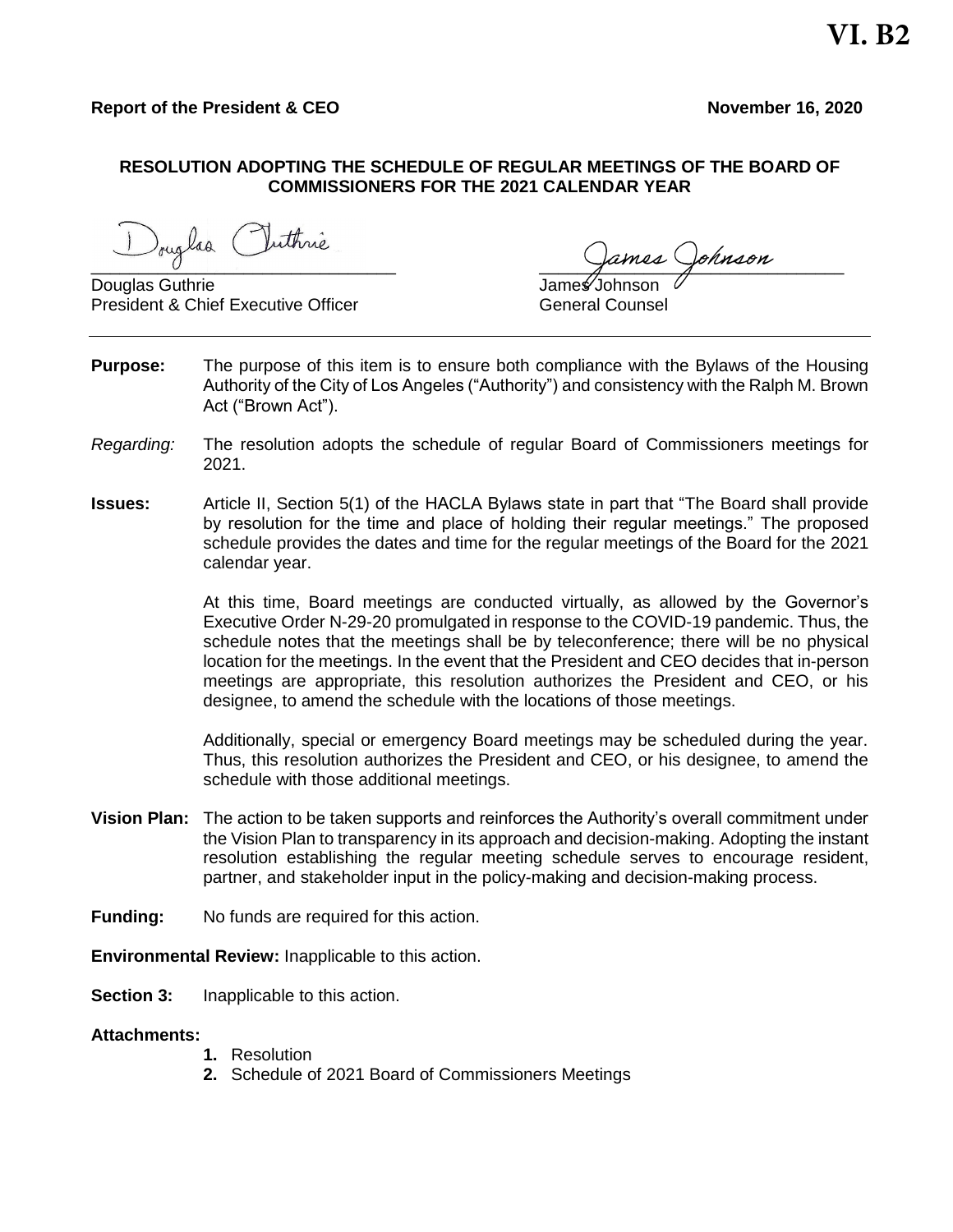## **RESOLUTION ADOPTING THE SCHEDULE OF REGULAR MEETINGS OF THE BOARD OF COMMISSIONERS FOR THE 2021 CALENDAR YEAR**

**WHEREAS**, Article II, Section 5(1) of the Bylaws of the Housing Authority of the City of Los Angeles ("Authority") states that the Board of Commissioners ("Board") shall prepare and provide for the time and place of holding its regular meetings;

**WHEREAS**, the Board now seeks to establish by way of resolution a schedule of its regular meetings for the 2021 calendar year;

**WHEREAS**, the Board wishes to authorize the President and CEO, or his designee, to amend this schedule to add the location of the meetings in the event that the President and CEO decides to hold in-person, versus virtual, meetings; and

**WHEREAS**, the Board wishes to authorize that the President and CEO, or his designee, to amend this schedule of Board meetings to add any special or emergency meetings added by the Chairperson or a majority of the Board per Article II, Section 5(2).

**NOW, THEREFORE, BE IT RESOLVED** that the Board of Commissioners hereby takes the following actions:

1. The Board adopts the attached schedule of its regular meetings for the 2021 calendar year (Attachment 2).

2. The Board authorizes the President and CEO, or his designee, to amend this schedule to add the location of the meetings in the event that the Chairperson decides to hold inperson, versus virtual, meetings.

3. The Board authorizes the President and CEO, or his designee, to amend this schedule of Board meetings to add any special or emergency meetings added by the Chairperson or a majority of the Board per Article II, Section 5(2).

**BE IT FURTHER RESOLVED** that this Resolution shall take effect immediately.

HOUSING AUTHORITY OF THE CITY OF LOS ANGELES

By: \_\_\_\_\_\_\_\_\_\_\_\_\_\_\_\_\_\_\_\_\_\_\_\_\_\_\_

**Chairperson** 

APPROVED AS TO FORM:

 $BY:$ 

General Counsel

DATE ADOPTED:\_\_\_\_\_\_\_\_\_\_\_\_\_\_\_\_\_\_\_\_\_\_